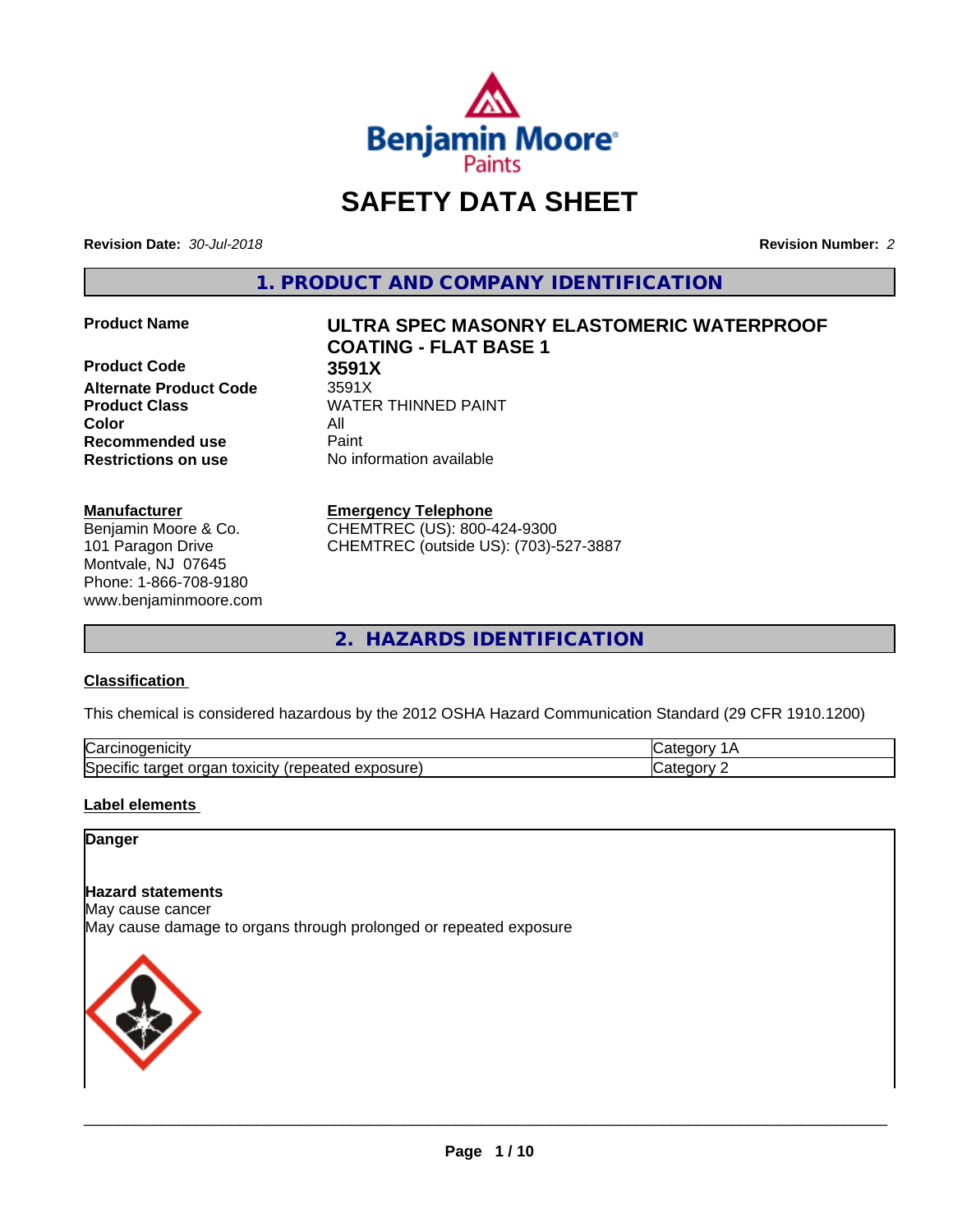**Appearance** liquid **Odor 11** Odor little or no odor

#### **Precautionary Statements - Prevention**

Obtain special instructions before use Do not handle until all safety precautions have been read and understood Use personal protective equipment as required Do not breathe dust/fume/gas/mist/vapors/spray

#### **Precautionary Statements - Response**

IF exposed or concerned: Get medical advice/attention

#### **Precautionary Statements - Storage**

Store locked up

#### **Precautionary Statements - Disposal**

Dispose of contents/container to an approved waste disposal plant

#### **Hazards not otherwise classified (HNOC)**

Not applicable

#### **Other information**

No information available

# **3. COMPOSITION INFORMATION ON COMPONENTS**

\_\_\_\_\_\_\_\_\_\_\_\_\_\_\_\_\_\_\_\_\_\_\_\_\_\_\_\_\_\_\_\_\_\_\_\_\_\_\_\_\_\_\_\_\_\_\_\_\_\_\_\_\_\_\_\_\_\_\_\_\_\_\_\_\_\_\_\_\_\_\_\_\_\_\_\_\_\_\_\_\_\_\_\_\_\_\_\_\_\_\_\_\_

| <b>Chemical name</b> | CAS No.        | Weight-% |
|----------------------|----------------|----------|
| Limestone            | 1317-65-3      | 20       |
| Titanium dioxide     | 13463-67-7     |          |
| Ethylene glycol      | $107 - 21 - 1$ |          |
| Zinc oxide           | 1314-13-2      |          |
| Silica, mica         | 12001-26-2     |          |
| Silica, crystalline  | 14808-60-7     | 0.5      |
| Diphenyl ketone      | 119-61-9       | 0.5      |

|                       | 4. FIRST AID MEASURES                                                                                                                                                                                                        |
|-----------------------|------------------------------------------------------------------------------------------------------------------------------------------------------------------------------------------------------------------------------|
| <b>General Advice</b> | For further assistance, contact your local Poison Control Center.                                                                                                                                                            |
| <b>Eye Contact</b>    | Rinse thoroughly with plenty of water for at least 15 minutes and consult a<br>physician.                                                                                                                                    |
| <b>Skin Contact</b>   | Wash off immediately with soap and plenty of water while removing all<br>contaminated clothes and shoes.                                                                                                                     |
| <b>Inhalation</b>     | Move to fresh air. If symptoms persist, call a physician.                                                                                                                                                                    |
| Ingestion             | Clean mouth with water and afterwards drink plenty of water. Call a POISON<br>CENTER or doctor/physician if exposed or you feel unwell. If large quantities of<br>this material are swallowed, call a physician immediately. |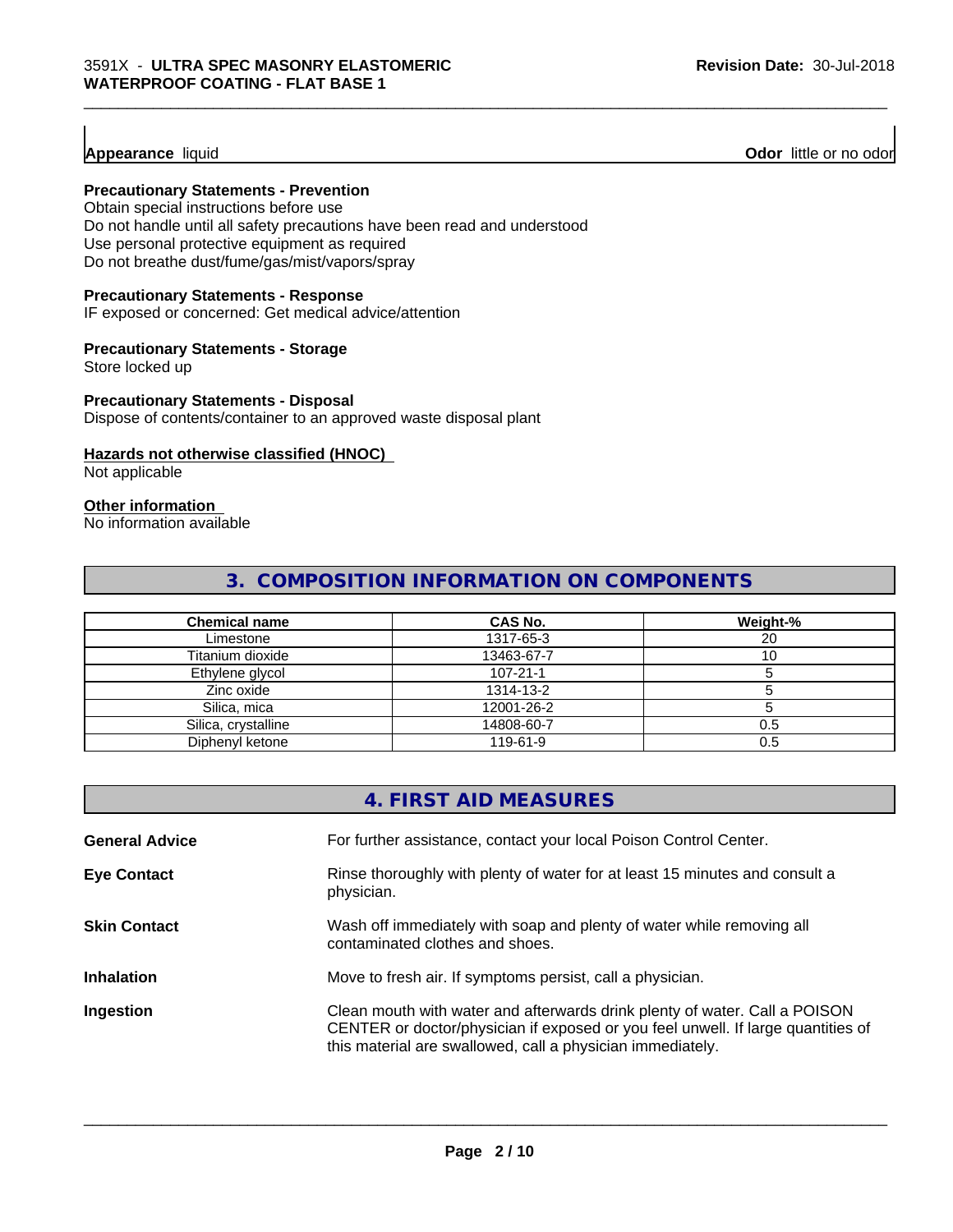| <b>Most Important</b><br><b>Symptoms/Effects</b>                                 | None known.            |                                                    |                                                                                                                 |
|----------------------------------------------------------------------------------|------------------------|----------------------------------------------------|-----------------------------------------------------------------------------------------------------------------|
| <b>Notes To Physician</b>                                                        | Treat symptomatically. |                                                    |                                                                                                                 |
|                                                                                  |                        | 5. FIRE-FIGHTING MEASURES                          |                                                                                                                 |
| <b>Suitable Extinguishing Media</b>                                              |                        |                                                    | Use extinguishing measures that are appropriate to local<br>circumstances and the surrounding environment.      |
| <b>Protective Equipment And Precautions For</b><br><b>Firefighters</b>           |                        | and full protective gear.                          | As in any fire, wear self-contained breathing apparatus<br>pressure-demand, MSHA/NIOSH (approved or equivalent) |
| <b>Specific Hazards Arising From The Chemical</b>                                |                        | extreme heat.                                      | Closed containers may rupture if exposed to fire or                                                             |
| <b>Sensitivity To Mechanical Impact</b>                                          |                        | No.                                                |                                                                                                                 |
| <b>Sensitivity To Static Discharge</b>                                           |                        | <b>No</b>                                          |                                                                                                                 |
| <b>Flash Point Data</b><br>Flash Point (°F)<br>Flash Point (°C)<br><b>Method</b> |                        | Not applicable<br>Not applicable<br>Not applicable |                                                                                                                 |
| <b>Flammability Limits In Air</b>                                                |                        |                                                    |                                                                                                                 |
| Lower flammability limit:<br><b>Upper flammability limit:</b>                    |                        | Not applicable<br>Not applicable                   |                                                                                                                 |
| Health: 1<br><b>NFPA</b>                                                         | Flammability: 0        | Instability: 0                                     | <b>Special: Not Applicable</b>                                                                                  |
| <b>NFPA Legend</b><br>0 - Not Hazardous<br>1 - Slightly<br>2 - Moderate          |                        |                                                    |                                                                                                                 |

\_\_\_\_\_\_\_\_\_\_\_\_\_\_\_\_\_\_\_\_\_\_\_\_\_\_\_\_\_\_\_\_\_\_\_\_\_\_\_\_\_\_\_\_\_\_\_\_\_\_\_\_\_\_\_\_\_\_\_\_\_\_\_\_\_\_\_\_\_\_\_\_\_\_\_\_\_\_\_\_\_\_\_\_\_\_\_\_\_\_\_\_\_

- 
- 3 High
- 4 Severe

*The ratings assigned are only suggested ratings, the contractor/employer has ultimate responsibilities for NFPA ratings where this system is used.*

*Additional information regarding the NFPA rating system is available from the National Fire Protection Agency (NFPA) at www.nfpa.org.*

## **6. ACCIDENTAL RELEASE MEASURES**

| <b>Personal Precautions</b>      | Avoid contact with skin, eyes and clothing. Ensure adequate ventilation.                             |
|----------------------------------|------------------------------------------------------------------------------------------------------|
| <b>Other Information</b>         | Prevent further leakage or spillage if safe to do so.                                                |
| <b>Environmental precautions</b> | See Section 12 for additional Ecological Information.                                                |
| <b>Methods for Cleaning Up</b>   | Soak up with inert absorbent material. Sweep up and shovel into suitable<br>containers for disposal. |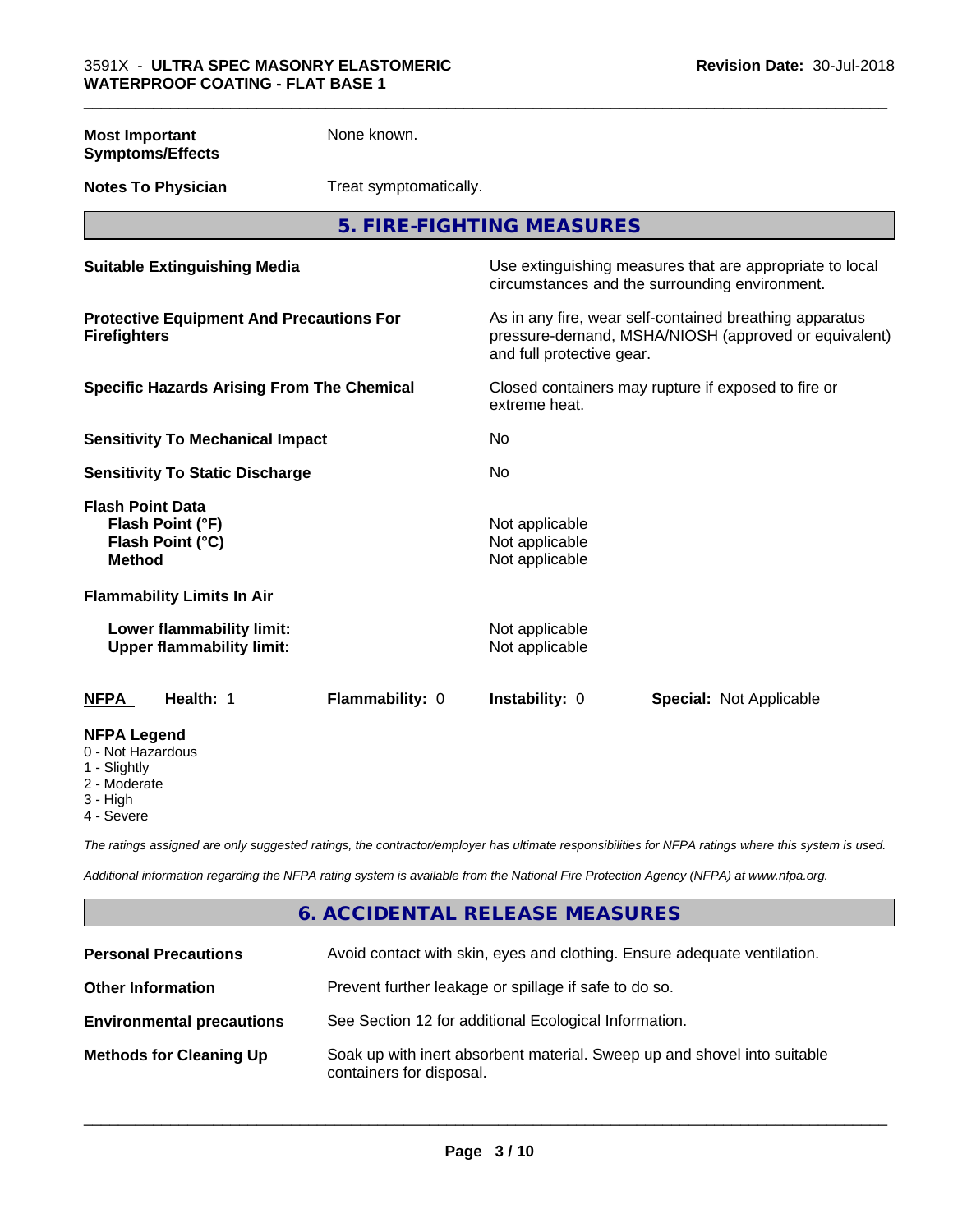#### **7. HANDLING AND STORAGE**

\_\_\_\_\_\_\_\_\_\_\_\_\_\_\_\_\_\_\_\_\_\_\_\_\_\_\_\_\_\_\_\_\_\_\_\_\_\_\_\_\_\_\_\_\_\_\_\_\_\_\_\_\_\_\_\_\_\_\_\_\_\_\_\_\_\_\_\_\_\_\_\_\_\_\_\_\_\_\_\_\_\_\_\_\_\_\_\_\_\_\_\_\_

| <b>Handling</b>               | Avoid contact with skin, eyes and clothing. Avoid breathing vapors, spray mists or<br>sanding dust. In case of insufficient ventilation, wear suitable respiratory<br>equipment. |  |
|-------------------------------|----------------------------------------------------------------------------------------------------------------------------------------------------------------------------------|--|
| <b>Storage</b>                | Keep container tightly closed. Keep out of the reach of children.                                                                                                                |  |
| <b>Incompatible Materials</b> | No information available                                                                                                                                                         |  |

## **8. EXPOSURE CONTROLS/PERSONAL PROTECTION**

#### **Exposure Limits**

| <b>Chemical name</b> | <b>ACGIH TLV</b>                                | <b>OSHA PEL</b>                                        |
|----------------------|-------------------------------------------------|--------------------------------------------------------|
| Limestone            | N/E                                             | 15 mg/m <sup>3</sup> - TWA<br>$5 \text{ mg/m}^3$ - TWA |
| Titanium dioxide     | 10 mg/m <sup>3</sup> - TWA                      | $15 \text{ mg/m}^3$ - TWA                              |
| Ethylene glycol      | 100 mg/m $3$ - Ceiling                          | N/E                                                    |
| Zinc oxide           | 2 mg/m <sup>3</sup> - TWA<br>10 mg/m $3$ - STEL | $5 \text{ mg/m}^3$ - TWA<br>15 mg/m $3$ - TWA          |
| Silica, mica         | $3 \text{ ma/m}^3$ - TWA                        | 20 mppcf - TWA                                         |
| Silica, crystalline  | $0.025$ mg/m <sup>3</sup> - TWA                 |                                                        |

#### **Legend**

ACGIH - American Conference of Governmental Industrial Hygienists Exposure Limits OSHA - Occupational Safety & Health Administration Exposure Limits N/E - Not Established

| <b>Engineering Measures</b> | Ensure adequat |
|-----------------------------|----------------|
|-----------------------------|----------------|

**Examble Ventilation, especially in confined areas.** 

| <b>Personal Protective Equipment</b> |                                                                          |
|--------------------------------------|--------------------------------------------------------------------------|
| <b>Eye/Face Protection</b>           | Safety glasses with side-shields.                                        |
| <b>Skin Protection</b>               | Protective gloves and impervious clothing.                               |
| <b>Respiratory Protection</b>        | In case of insufficient ventilation wear suitable respiratory equipment. |
| <b>Hygiene Measures</b>              | Avoid contact with skin, eyes and clothing. Remove and wash contaminated |

#### **9. PHYSICAL AND CHEMICAL PROPERTIES**

clothing before re-use. Wash thoroughly after handling.

| Appearance                  | liquid                   |
|-----------------------------|--------------------------|
| Odor                        | little or no odor        |
| <b>Odor Threshold</b>       | No information available |
| Density (Ibs/gal)           | $10.6 - 11.0$            |
| <b>Specific Gravity</b>     | $1.27 - 1.32$            |
| рH                          | No information available |
| <b>Viscosity (cps)</b>      | No information available |
| Solubility(ies)             | No information available |
| <b>Water solubility</b>     | No information available |
| <b>Evaporation Rate</b>     | No information available |
| Vapor pressure @20 °C (kPa) | No information available |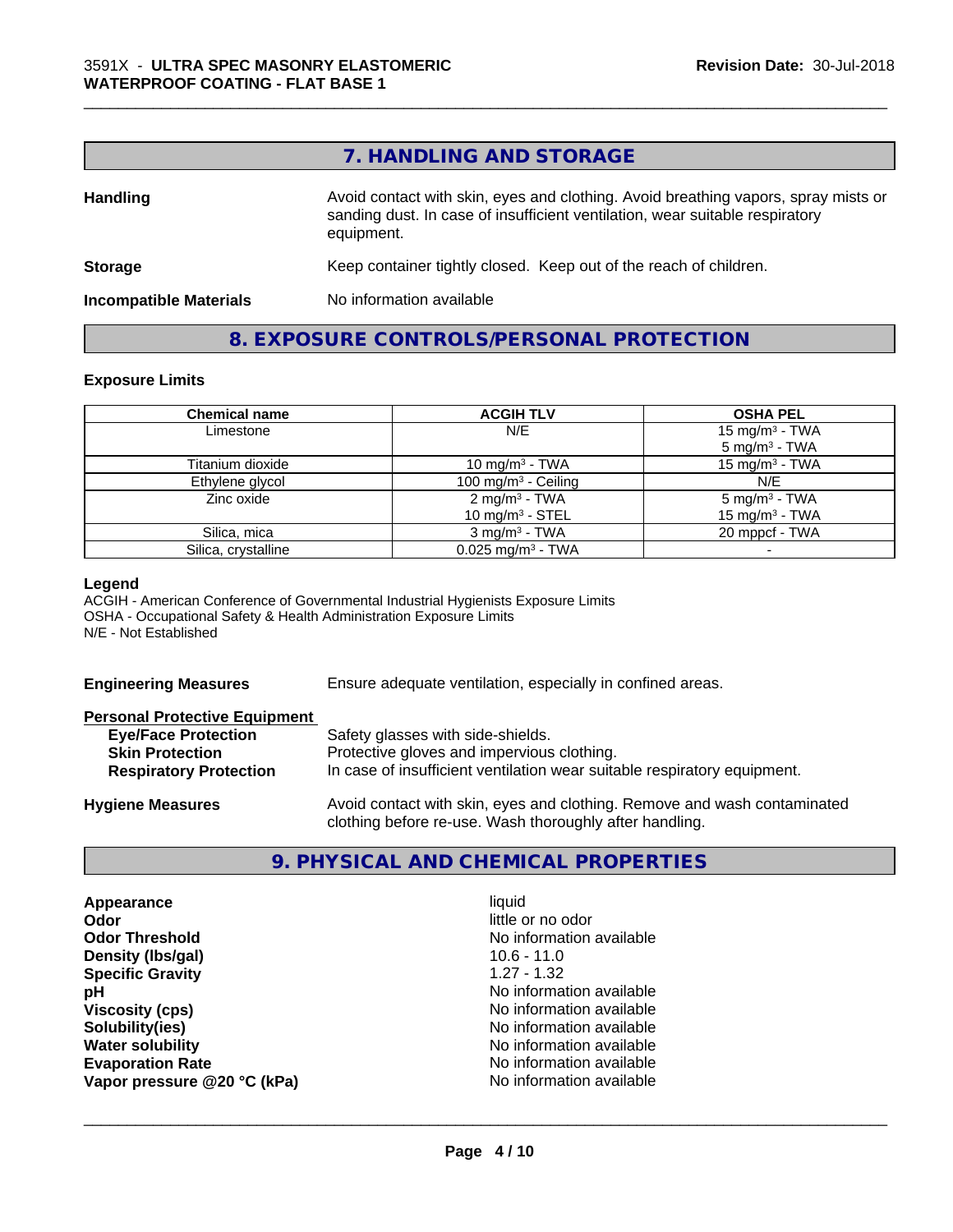| Vapor density                        | No information available |
|--------------------------------------|--------------------------|
| Wt. % Solids                         | $50 - 60$                |
| Vol. % Solids                        | $35 - 45$                |
| Wt. % Volatiles                      | $40 - 50$                |
| Vol. % Volatiles                     | $55 - 65$                |
| <b>VOC Regulatory Limit (g/L)</b>    | < 100                    |
| <b>Boiling Point (°F)</b>            | 212                      |
| <b>Boiling Point (°C)</b>            | 100                      |
| <b>Freezing Point (°F)</b>           | 32                       |
| <b>Freezing Point (°C)</b>           | 0                        |
| Flash Point (°F)                     | Not applicable           |
| Flash Point (°C)                     | Not applicable           |
| <b>Method</b>                        | Not applicable           |
| <b>Flammability (solid, gas)</b>     | Not applicable           |
| <b>Upper flammability limit:</b>     | Not applicable           |
| Lower flammability limit:            | Not applicable           |
| Autoignition Temperature (°F)        | No information available |
| <b>Autoignition Temperature (°C)</b> | No information available |
| Decomposition Temperature (°F)       | No information available |
| Decomposition Temperature (°C)       | No information available |
| <b>Partition coefficient</b>         | No information available |

\_\_\_\_\_\_\_\_\_\_\_\_\_\_\_\_\_\_\_\_\_\_\_\_\_\_\_\_\_\_\_\_\_\_\_\_\_\_\_\_\_\_\_\_\_\_\_\_\_\_\_\_\_\_\_\_\_\_\_\_\_\_\_\_\_\_\_\_\_\_\_\_\_\_\_\_\_\_\_\_\_\_\_\_\_\_\_\_\_\_\_\_\_

## **10. STABILITY AND REACTIVITY**

| <b>Reactivity</b>                         | Not Applicable                           |
|-------------------------------------------|------------------------------------------|
| <b>Chemical Stability</b>                 | Stable under normal conditions.          |
| <b>Conditions to avoid</b>                | Prevent from freezing.                   |
| <b>Incompatible Materials</b>             | No materials to be especially mentioned. |
| <b>Hazardous Decomposition Products</b>   | None under normal use.                   |
| <b>Possibility of hazardous reactions</b> | None under normal conditions of use.     |

**11. TOXICOLOGICAL INFORMATION**

**Product Information**

#### **Information on likely routes of exposure**

**Principal Routes of Exposure** Eye contact, skin contact and inhalation.

**Acute Toxicity** 

**Product Information** No information available

#### **Symptoms related to the physical,chemical and toxicological characteristics**

**Symptoms** No information available

**Delayed and immediate effects as well as chronic effects from short and long-term exposure**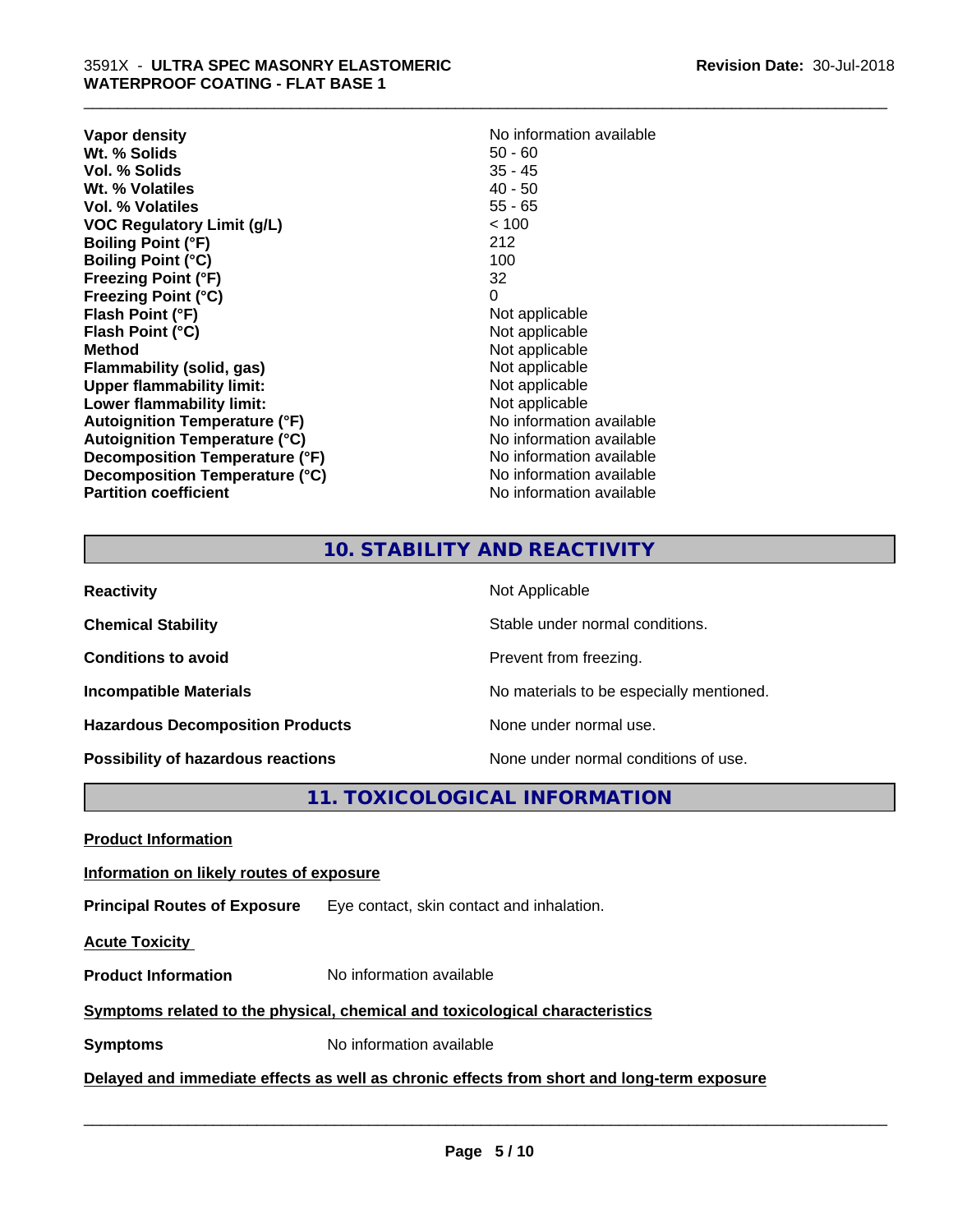| Eye contact                     | May cause slight irritation.                                                      |
|---------------------------------|-----------------------------------------------------------------------------------|
| <b>Skin contact</b>             | Substance may cause slight skin irritation. Prolonged or repeated contact may dry |
|                                 | skin and cause irritation.                                                        |
| <b>Inhalation</b>               | May cause irritation of respiratory tract.                                        |
| Ingestion                       | May be harmful if swallowed. Ingestion may cause gastrointestinal irritation,     |
|                                 | nausea, vomiting and diarrhea. May cause adverse kidney effects.                  |
| <b>Sensitization</b>            | No information available                                                          |
| <b>Neurological Effects</b>     | No information available.                                                         |
| <b>Mutagenic Effects</b>        | No information available.                                                         |
| <b>Reproductive Effects</b>     | No information available.                                                         |
| <b>Developmental Effects</b>    | No information available.                                                         |
| Target organ effects            | No information available.                                                         |
| <b>STOT - single exposure</b>   | No information available.                                                         |
| <b>STOT - repeated exposure</b> | Causes damage to organs through prolonged or repeated exposure if inhaled.        |
| Other adverse effects           | No information available.                                                         |
| <b>Aspiration Hazard</b>        | No information available                                                          |

**Numerical measures of toxicity**

#### **The following values are calculated based on chapter 3.1 of the GHS document**

**ATEmix (oral)** 19511 mg/kg

#### **Component Information**

Titanium dioxide LD50 Oral: > 10000 mg/kg (Rat) Ethylene glycol LD50 Oral: 4700 mg/kg (Rat) LD50 Dermal: 9530 µg/L (Rabbit) Zinc oxide LD50 Oral: 5000 mg/kg (Rat) LC50 Inhalation (Dust):  $> 5700$  mg/m<sup>3</sup> (Rat, 4 hr.) Silica, mica LD50 Oral: > 16000 mg/kg (Rat) Silica, crystalline LD50 Oral: 500 mg/kg (Rat)

#### **Carcinogenicity**

*The information below indicateswhether each agency has listed any ingredient as a carcinogen:.*

| <b>Chemical name</b> | <b>IARC</b>         | <b>NTP</b>  | <b>OSHA</b> |
|----------------------|---------------------|-------------|-------------|
|                      | 2B - Possible Human |             | Listed      |
| Titanium dioxide     | Carcinogen          |             |             |
|                      | - Human Carcinogen  | Known Human | Listed      |
| Silica, crystalline  |                     | Carcinogen  |             |
|                      | 2B - Possible Human |             | Listed      |
| Diphenyl ketone      | Carcinogen          |             |             |

• Crystalline Silica has been determined to be carcinogenic to humans by IARC (1) when in respirable form. Risk of cancer depends on duration and level of inhalation exposure to spray mist or dust from sanding the dried pa cancer depends on duration and level of inhalation exposure to spray mist or dust from sanding the dried paint.

• Although IARC has classified titanium dioxide as possibly carcinogenic to humans (2B), their summary concludes: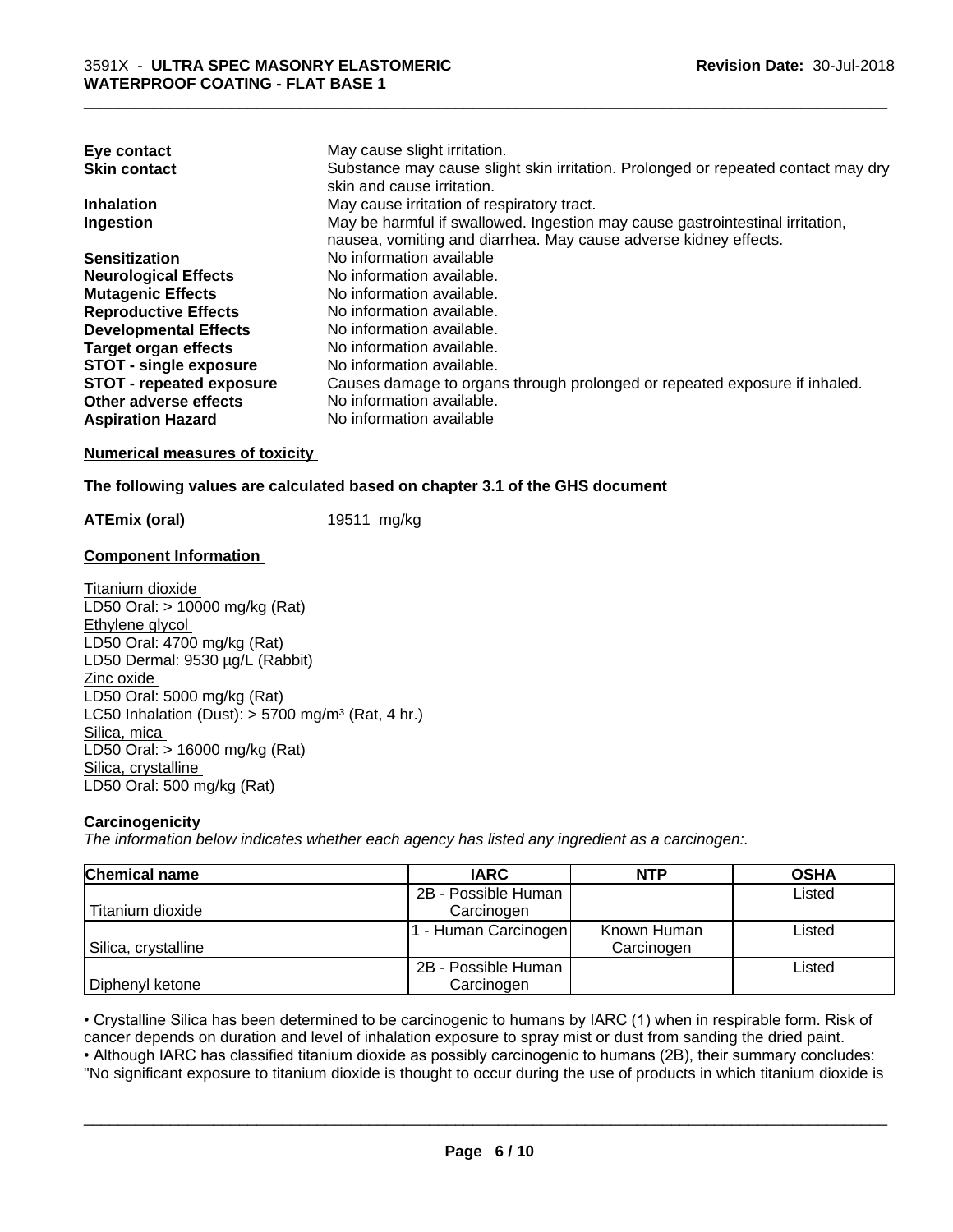bound to other materials, such as paint."

#### **Legend**

IARC - International Agency for Research on Cancer NTP - National Toxicity Program OSHA - Occupational Safety & Health Administration

**12. ECOLOGICAL INFORMATION**

\_\_\_\_\_\_\_\_\_\_\_\_\_\_\_\_\_\_\_\_\_\_\_\_\_\_\_\_\_\_\_\_\_\_\_\_\_\_\_\_\_\_\_\_\_\_\_\_\_\_\_\_\_\_\_\_\_\_\_\_\_\_\_\_\_\_\_\_\_\_\_\_\_\_\_\_\_\_\_\_\_\_\_\_\_\_\_\_\_\_\_\_\_

#### **Ecotoxicity Effects**

The environmental impact of this product has not been fully investigated.

#### **Product Information**

#### **Acute Toxicity to Fish**

No information available

#### **Acute Toxicity to Aquatic Invertebrates**

No information available

#### **Acute Toxicity to Aquatic Plants**

No information available

#### **Persistence / Degradability**

No information available.

#### **Bioaccumulation**

There is no data for this product.

#### **Mobility in Environmental Media**

No information available.

#### **Ozone**

No information available

#### **Component Information**

#### **Acute Toxicity to Fish**

Titanium dioxide  $LC50:$  > 1000 mg/L (Fathead Minnow - 96 hr.) Ethylene glycol LC50: 8050 mg/L (Fathead Minnow - 96 hr.)

#### **Acute Toxicity to Aquatic Invertebrates**

No information available

#### **Acute Toxicity to Aquatic Plants**

No information available

**13. DISPOSAL CONSIDERATIONS**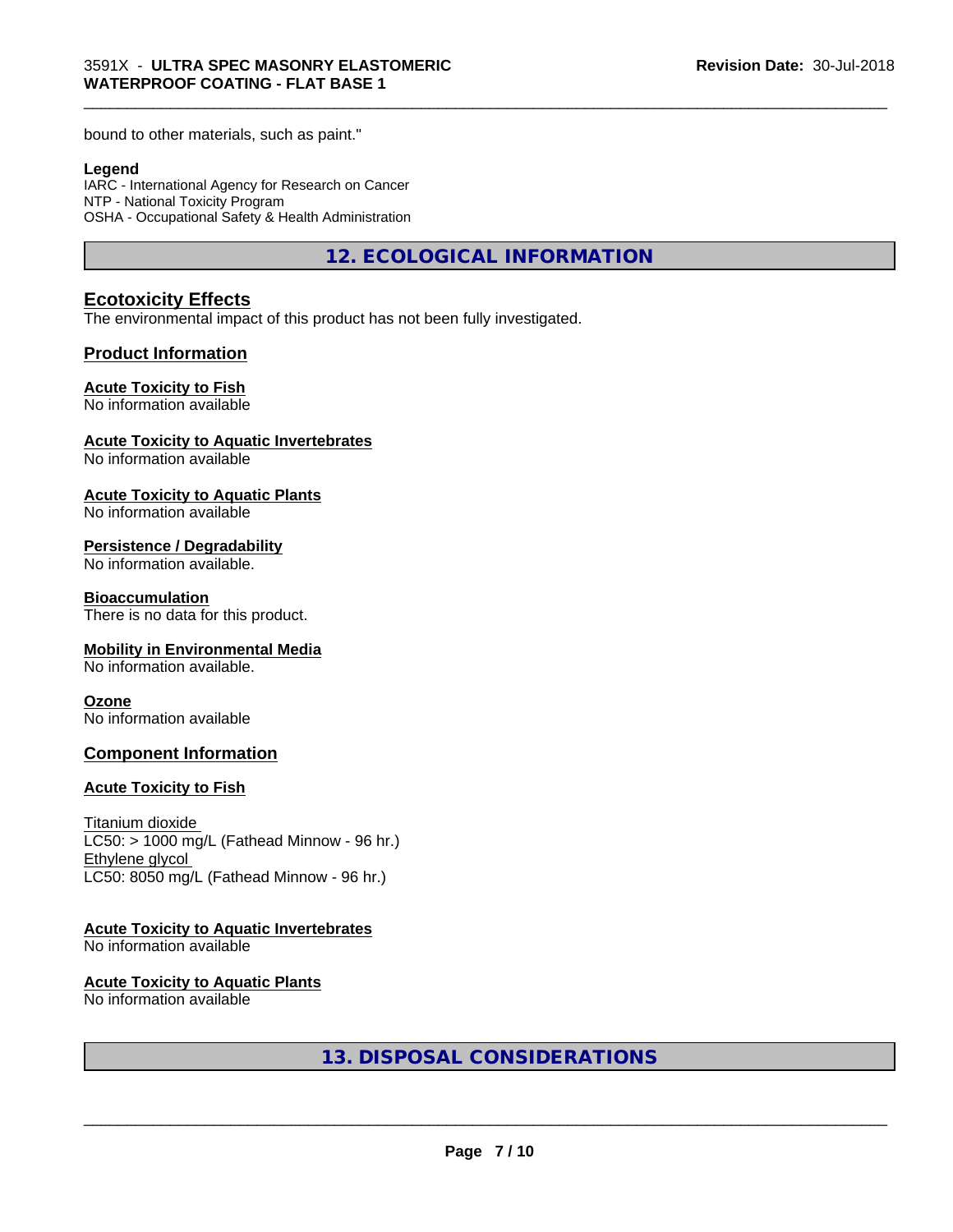| <b>Waste Disposal Method</b>       | Dispose of in accordance with federal, state, and local regulations. Local<br>requirements may vary, consult your sanitation department or state-designated<br>environmental protection agency for more disposal options. |  |  |
|------------------------------------|---------------------------------------------------------------------------------------------------------------------------------------------------------------------------------------------------------------------------|--|--|
|                                    | 14. TRANSPORT INFORMATION                                                                                                                                                                                                 |  |  |
| <b>DOT</b>                         | Not regulated                                                                                                                                                                                                             |  |  |
| <b>ICAO / IATA</b>                 | Not regulated                                                                                                                                                                                                             |  |  |
| <b>IMDG / IMO</b><br>Not regulated |                                                                                                                                                                                                                           |  |  |
|                                    | <b>15. REGULATORY INFORMATION</b>                                                                                                                                                                                         |  |  |
|                                    |                                                                                                                                                                                                                           |  |  |

\_\_\_\_\_\_\_\_\_\_\_\_\_\_\_\_\_\_\_\_\_\_\_\_\_\_\_\_\_\_\_\_\_\_\_\_\_\_\_\_\_\_\_\_\_\_\_\_\_\_\_\_\_\_\_\_\_\_\_\_\_\_\_\_\_\_\_\_\_\_\_\_\_\_\_\_\_\_\_\_\_\_\_\_\_\_\_\_\_\_\_\_\_

#### **International Inventories**

| <b>TSCA: United States</b> | Yes - All components are listed or exempt. |
|----------------------------|--------------------------------------------|
| <b>DSL: Canada</b>         | Yes - All components are listed or exempt. |

#### **Federal Regulations**

#### **SARA 311/312 hazardous categorization**

| No. |
|-----|
| Yes |
| No. |
| Nο  |
| N٥  |
|     |

#### **SARA 313**

Section 313 of Title III of the Superfund Amendments and Reauthorization Act of 1986 (SARA). This product contains a chemical or chemicals which are subject to the reporting requirements of the Act and Title 40 of the Code of Federal Regulations, Part 372:

| <b>Chemical name</b> | <b>CAS No.</b> | Weight-% | <b>CERCLA/SARA 313</b><br>(de minimis concentration) |
|----------------------|----------------|----------|------------------------------------------------------|
| Ethylene glycol      | $107 - 21 - 1$ |          |                                                      |
| Zinc oxide           | 1314-13-2      |          |                                                      |

#### **Clean Air Act,Section 112 Hazardous Air Pollutants (HAPs) (see 40 CFR 61)**

This product contains the following HAPs:

| Chemical name   | CAS No.        | Weight-% | <b>Hazardous Air Pollutant</b><br>(HAP) |
|-----------------|----------------|----------|-----------------------------------------|
| Ethylene glycol | $107 - 21 - 1$ |          | Listed                                  |

#### **US State Regulations**

**California Proposition 65**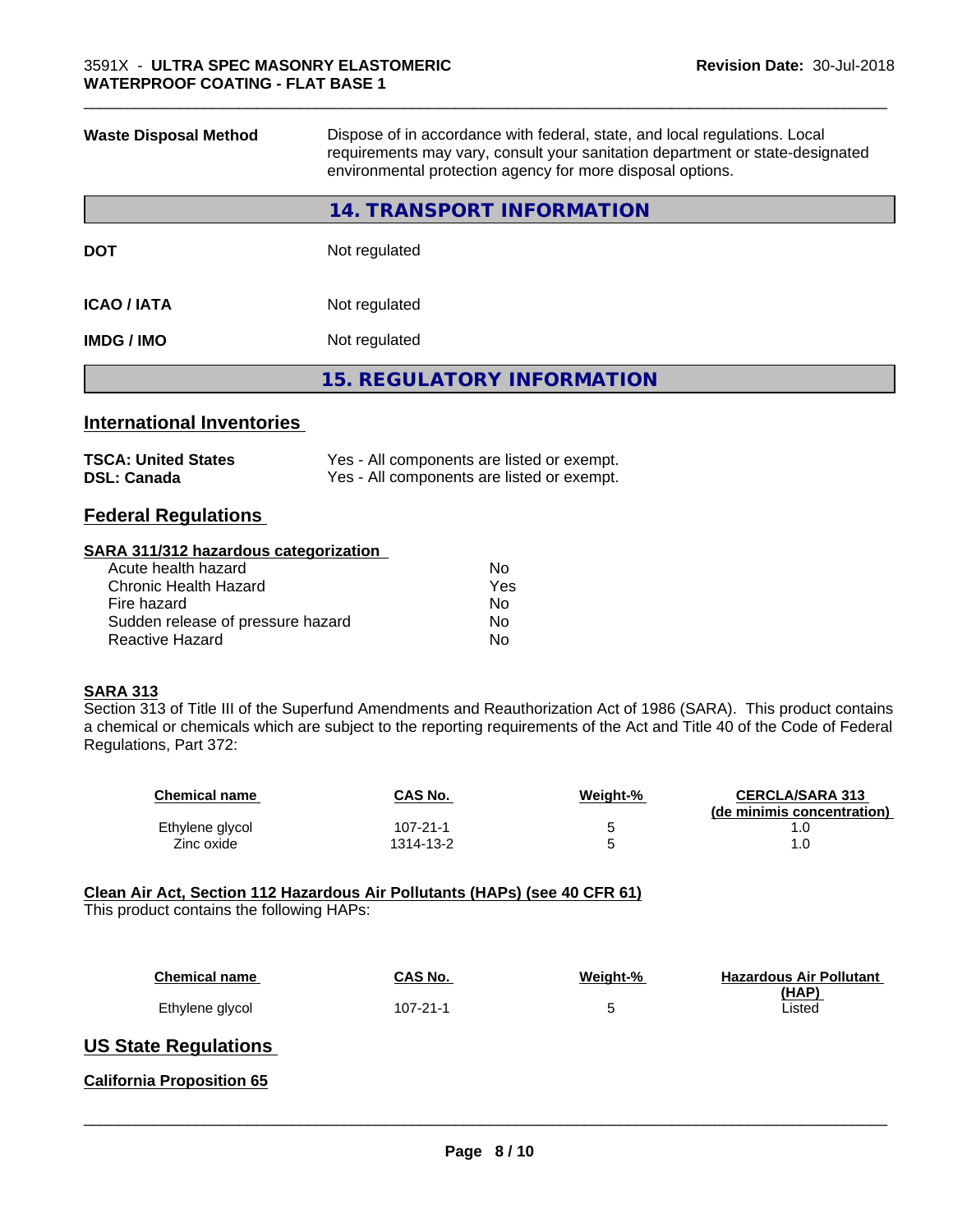# **A WARNING:** Cancer and Reproductive Harm– www.P65warnings.ca.gov

#### **State Right-to-Know**

| <b>Chemical name</b> | <b>Massachusetts</b> | <b>New Jersey</b> | Pennsylvania |
|----------------------|----------------------|-------------------|--------------|
| Limestone            |                      |                   |              |
| Titanium dioxide     |                      |                   |              |
| Ethylene glycol      |                      |                   |              |
| Zinc oxide           |                      |                   |              |
| Silica, mica         |                      |                   |              |
| Silica, crystalline  |                      |                   |              |

\_\_\_\_\_\_\_\_\_\_\_\_\_\_\_\_\_\_\_\_\_\_\_\_\_\_\_\_\_\_\_\_\_\_\_\_\_\_\_\_\_\_\_\_\_\_\_\_\_\_\_\_\_\_\_\_\_\_\_\_\_\_\_\_\_\_\_\_\_\_\_\_\_\_\_\_\_\_\_\_\_\_\_\_\_\_\_\_\_\_\_\_\_

#### **Legend**

X - Listed

**16. OTHER INFORMATION**

**HMIS** - **Health:** 1\* **Flammability:** 0 **Reactivity:** 0 **PPE:** -

#### **HMIS Legend**

- 0 Minimal Hazard
- 1 Slight Hazard
- 2 Moderate Hazard
- 3 Serious Hazard
- 4 Severe Hazard
- Chronic Hazard

X - Consult your supervisor or S.O.P. for "Special" handling instructions.

*Note: The PPE rating has intentionally been left blank. Choose appropriate PPE that will protect employees from the hazards the material will present under the actual normal conditions of use.*

*Caution: HMISÒ ratings are based on a 0-4 rating scale, with 0 representing minimal hazards or risks, and 4 representing significant hazards or risks. Although HMISÒ ratings are not required on MSDSs under 29 CFR 1910.1200, the preparer, has chosen to provide them. HMISÒ ratings are to be used only in conjunction with a fully implemented HMISÒ program by workers who have received appropriate HMISÒ training. HMISÒ is a registered trade and service mark of the NPCA. HMISÒ materials may be purchased exclusively from J. J. Keller (800) 327-6868.*

 **WARNING!** If you scrape, sand, or remove old paint, you may release lead dust. LEAD IS TOXIC. EXPOSURE TO LEAD DUST CAN CAUSE SERIOUS ILLNESS, SUCH AS BRAIN DAMAGE, ESPECIALLY IN CHILDREN. PREGNANT WOMEN SHOULD ALSO AVOID EXPOSURE.Wear a NIOSH approved respirator to control lead exposure. Clean up carefully with a HEPA vacuum and a wet mop. Before you start, find out how to protect yourself and your family by contacting the National Lead Information Hotline at 1-800-424-LEAD or log on to www.epa.gov/lead.

| <b>Prepared By</b>      | <b>Product Stewardship Department</b><br>Benjamin Moore & Co.<br>101 Paragon Drive<br>Montvale, NJ 07645<br>800-225-5554 |
|-------------------------|--------------------------------------------------------------------------------------------------------------------------|
| <b>Revision Date:</b>   | 30-Jul-2018                                                                                                              |
| <b>Revision Summary</b> | Not available                                                                                                            |